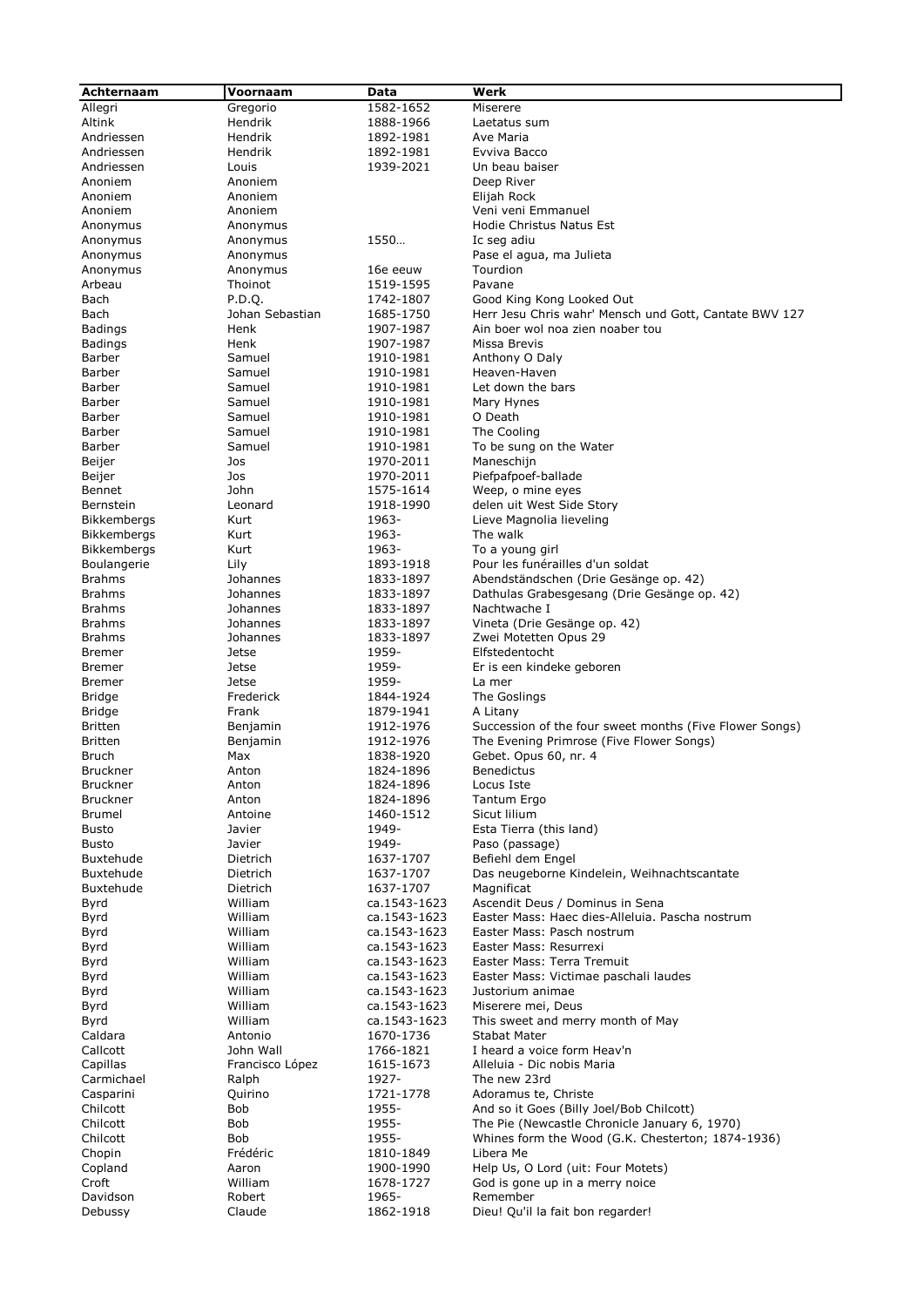| Debussy         | Claude             | 1862-1918              | Yver, vous n'estes qu'un villain                                                    |
|-----------------|--------------------|------------------------|-------------------------------------------------------------------------------------|
| Delgado         | Francisco          | 1790-1849              | Veni Sancte Spiritus                                                                |
| Detterbeck      | Markus             | 1969-                  | Thula Sizwe (arr.)                                                                  |
| Diepenbrock     | Alphons            | 1862-1921              | Chanson d'automne                                                                   |
| Diepenbrock     | Alphons            | 1862-1921              | De groote hond en de kleine kat                                                     |
| Diepenbrock     | Alphons            | 1862-1921              | Den Uil                                                                             |
| Diepenbrock     | Alphons            | 1862-1921              | <b>Wandrers Nachtlied</b>                                                           |
| Distler         | Hugo               | 1908-1942              | Er is een roos ontloken                                                             |
| Distler         | Hugo               | 1908-1942              | Wie der Hirsch schreiet nach frischem Wasser                                        |
| Dolanc          | Christina Brice    | 1976-                  | Constellation                                                                       |
| Donato          | <b>Baldissera</b>  | 1530-1603              | Wann uns die Henn                                                                   |
| Dowland         | John               | 1563-1626              | Come away                                                                           |
| Dufay           | Guillaume          | 1397-1474              | Conditor alme siderum                                                               |
| Duruflé         | Maurice            | 1902-1986              | Tantum Ergo                                                                         |
| Duruflé         | Maurice            |                        | Tota pulchra es                                                                     |
| Duruflé         | Maurice            | 1902-1986<br>1902-1986 | Tu es Petrus                                                                        |
|                 |                    |                        |                                                                                     |
| Duruflé         | Maurice            | 1902-1986              | Ubi Caritas                                                                         |
| Dvořák          | Antonín            | 1841-1904              | Largo uit Symphonie 9; arr. W. van Klaveren                                         |
| Dvořák          | Antonin            | 1841-1904              | Nepovím - I will not say                                                            |
| Dyson           | George             | 1883-1964              | To music                                                                            |
| East            | Michael            | 1580-1648              | Hence stars, too dim of light                                                       |
| Elgar           | Edward             | 1857-1934              | As torrents in Summer                                                               |
| Elgar           | Edward             | 1857-1934              | Aspiration                                                                          |
| Elgar           | Edward             | 1857-1934              | How calmly the evening                                                              |
| Elgar           | Edward             | 1857-1934              | Serenade                                                                            |
| Elgar           | Edward             | 1857-1934              | Shower                                                                              |
| Elgar           | Edward             | 1857-1934              | The Dance                                                                           |
| Elgar           | Edward             | 1857-1934              | They are at rest                                                                    |
| Emerson         | Roger              | 1950-                  | We are the world (arr.)                                                             |
| Encina          | Juan del           | 1468-1529              | Triste España sin venture                                                           |
| Evers           | Leonard            | 1985-                  | <b>Blicke</b>                                                                       |
| Fabrianese      | Tiberio            | 16e eeuw               | Wann uns die Henn                                                                   |
| Fauré           | Gabriel            | 1845-1924              | Cantique de Jean Racine (opus 11)                                                   |
| Fauré           | Gabriel            | 1845-1924              | Les Djinns                                                                          |
| Fauré           | Gabriel            | 1845-1924              | Tu es Petrus                                                                        |
| Finzi           | Gerald             | 1901-1956              | Life a right shadow is                                                              |
| Finzi           | Gerald             | 1901-1956              | Seven poems of Robert Bridges: 1. Praise the Tender Flower                          |
|                 |                    |                        |                                                                                     |
| Finzi           | Gerald             | 1901-1956              | Seven poems of Robert Bridges: 3. My Spirit Sang All Day                            |
| Finzi           | Gerald             | 1901-1956              | This life, which seems so fair                                                      |
| Finzi           | Gerald             | 1901-1956              | This world a huntin is                                                              |
| Flecha El Viejo | Meteo              | 1481-1553              | La Justa                                                                            |
| Franck          | Melchior           | 1580-1639              | Also hat Gott die Welt                                                              |
| Franck          | Melchior           | 1580-1639              | Wahrlich ich sage euch, So jemand mein Wort                                         |
| Gabrieli        | Andrea             | 1533-1585              | Hodie completi sunt                                                                 |
| Gade            | Niels              | 1817-1890              | Im wallend, dunkelblauen Mantel                                                     |
| Gesualdo        | Carlo              | 1566-1613              | O vos omnes                                                                         |
| Gibbons         | Orlando            | 1583-1625              | <b>Holy Communion</b>                                                               |
| Gibbons         | Orlando            | 1583-1625              | The Silver Swan                                                                     |
| Gjeilo          | Ola                | 1978-                  | Dark night of the soul                                                              |
| Gjeilo          | Ola                | 1978-                  | Northern Lights                                                                     |
| Gjeilo          | Ola                | 1978-                  | Ubi Caritas                                                                         |
| Gooss()en       | Luc                | 1937-2003              | Desiderata II                                                                       |
| Gorczycki       | Grzegorz Gerwazy   | 1665-1734              | Missa Paschalis                                                                     |
| Gorczycki       | Grzegorz Gerwazy   | 1665-1734              | <b>Stabat Mater</b>                                                                 |
| Górecki         | Henryk             | 1933-2010              | <b>Totus Tuus</b>                                                                   |
| Gounod          | Charles            | 1818-1893              | Veni creator Spritus                                                                |
| Grainger (arr)  | Percy Aldridge     | 1882-1961              | Go tell it on the mountain                                                          |
| Green           | Maurice            | 1696-1755              | Catch                                                                               |
| Grieg           | Edvard             | 1843-1907              | Vier Psalmen                                                                        |
| Gruber          | Franz              | 1787-1863              | Stille Nacht                                                                        |
| Guarini         | Giovanni Battista  | 1624-1683              | Cor mio, mentre vi miro                                                             |
| Guastavino      | Carlos             | 1912-2000              | INDIANAS Seis Canciones - Gala del Dia; Quien fuera como el                         |
|                 |                    |                        | Jazmin; Chanarctio, Chanarcito; Viento Norte; Al Tribunal de tu                     |
|                 |                    |                        | Pecho; Una de Dos                                                                   |
| Hairston        | Jester             | 1901-2000              | Elijah Rock (arr.)                                                                  |
| Halftter        |                    | 1900-1987              | Tres epitafios - Para la sepultura de Don Quijote; Para la                          |
|                 |                    |                        |                                                                                     |
|                 | Rodolfo            |                        |                                                                                     |
|                 |                    |                        | sepultura de Dulcinea; Para la sepultara de Sancho Pancha                           |
| Halphen         | Fernand            | 1872-1917              | Idylle sur la Paix                                                                  |
| Händel          | Georg Friedrich    | 1685-1759              | Let thy hand be strengthened                                                        |
| Händel          | Georg Friedrich    | 1685-1759              | Singt dem Herrn ein neues Lied                                                      |
| Handl           | Jacob              | 1550-1591              | Ecce quomodo moritur                                                                |
| Hassler         | Hans Leo           | 1564-1612              | Da Jesus an dem Kreuze stund                                                        |
| Hassler         | Hans Leo           | 1564-1612              | Dixit Maria                                                                         |
| Hawes           | Patrick            | 1958-                  | In Memoriam (uit: The Vauday partsongs)                                             |
| Hawes<br>Hawes  | Patrick<br>Patrick | 1958-<br>1958-         | The Carriageway (uit: The Vauday partsongs)<br>The Oaks (uit: The Vauday partsongs) |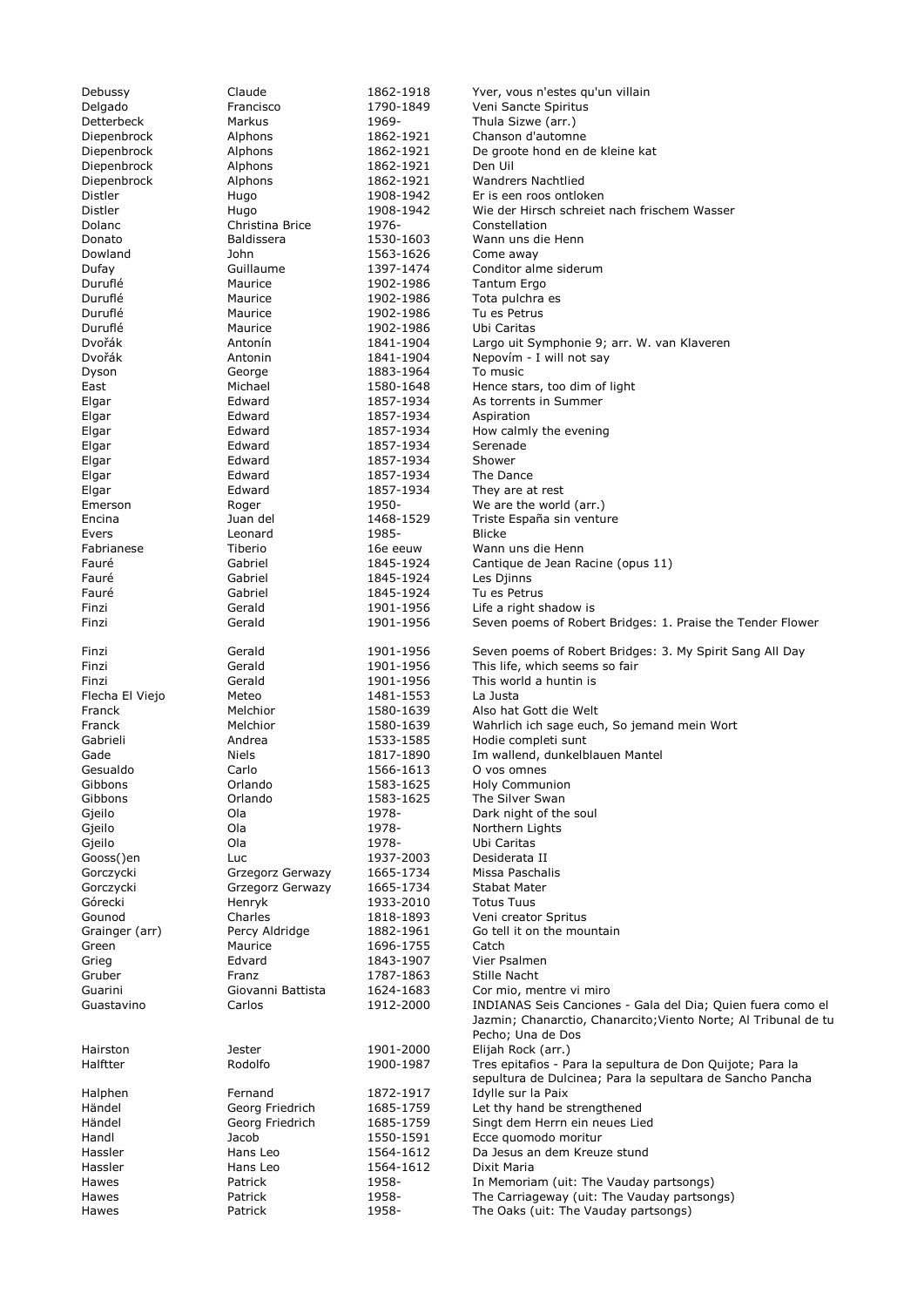Haydn Joseph 1732-1809 Abendlied zu Gott Haydn Joseph 1732-1809 An den Vetter Haydn Joseph 1732-1809 Der Augenblick Haydn Joseph 1732-1809 Die Beredsamkeit Haydn Joseph 1732-1809 Die Harmonie in der Ehe Haydn Michael 1737-1806 Graduale<br>
Haydn Joseph 1732-1809 The Storr Haydn **1732-1809** The Storm Haydn Joseph 1732-1809 Warnung Hensel Fanny 1805-1847 Nachtreigen Herzogenberg Heinrich von 1843-1900 O Traurigkeit, o Herzeleid Herzogenberg Heinrich von 1843-1900 Soll ich denn auch den Todes weg und finstre Strassen reisen Hillen Jaap 1805-1847 Midden in de winternacht Hiller Ferdinand 1811-1885 Ein geistliches Abendlied Hiller Ferdinand 1811-1885 Gesang der Geister über den Wassern<br>1895-1963 Six Chansons Paul 1895-1963 Six Chansons Hollanders Herman 1595-1637 Ave Maria Holst Gustav 1874-1934 I love my Love Homilius Gottfried August 1714-1785 Da es nun Abend ward Hugill Robert 1955- Caritas Dei Hulst Gerard van 1909-1990 De houtwurm Huss Henry Holden 1862-1953 The Recessional Indy Vincent d' 1851-1931 Six chants populaires francais Jackman Jeremy 1952- Christmas Kumbayah Jansson Lars 1951- To the Mothers in Brazil: Salve Regina (arr. Gunnar Eriksson) Joel Billy 1949- And so it Goes (Billy Joel/Bob Chilcott) Johnson Victor C. 1978- Rain Music Kats-Chernin Elena 1957- Mater Veni Sancte Spiritus Klaveren M. van 1975- Largo uit Symphonie 9 (orig. A. Dvořák) Kleeb Jean 1964- Canto a lemanjá Kleeb Jean 1964- Na Bahia tem Klein Richard Rudolf 1921-2006 Ablösung Klein Richard Rudolf 1921-2006 shosta Klerk Albert de 1917-1998 Den Uyl Kodály Zoltán 1882-1967 Esti Dal Hyvää iltaa kultaseni Kostiainen 1944- Mull' on heila ihana Krammer Tijs Tijs 1966- Lady Madonna (orig. Lennon/ McCartney) Krelage **Antoon** 1885-1957 De droge haring (Harm.) Kuhnau Johan 1660-1722 Tristis est anima mea Lachner Franz Franz 1803-1890 Stabat Mater Lambrechts Jean 1936- Entre lo Bioù e l'Ase (Arr.) Lambrechts Jean 1936- Jésus chez les Bretons Langford Paul Paul 1945- Rain Larsen Libby 1950- May Sky Larsen Libby 1950- My Parents As If Enemies (uit: A Young Nun Singing) Lasso Orlando di 1532-1594 Jubilate Deo Lasso Orlando di 1532-1594 Miserere mei, Domine Lasso Orlando di 1532-1594 Tuto lo di Lauridsen Morten Johannes 1943- O magnum mysterium Lauridsen Morten Johannes 1943- O Nata Lux Sure on ths Shining Night Lechner Leonhard 1553-1606 Deutsche Spruche von Leben und Tod Leeuw Ton de 1926-1996 Missa Brevis<br>
Lennon-McCartney John/Paul 1940-1980 Lady Madonr Lennon-McCartney John/Paul 1940-1980 Lady Madonna (arr. Tijs Krammer) Lotti Antonio ca. 1667-1740 Crucifixus a 10 Lotti Antonio ca. 1667-1740 Crucifixus a 6 Lotti Antonio ca. 1667-1740 Crucifixus a 8 Lotti **Antonio** ca. 1667-1740 MacMillan James 1959- O radiant down Manneke Daan 1939- Psaume 121 Marenzio Luca Luca 1553-1599 Due rose fresche (part I) Marenzio Luca 1553-1599 Hodie completi sunt Marenzio Luca 1553-1599 Madonna, sua mercé, pur una sera Marenzio Luca 1553-1599 Non vede un simil part (part II) Marenzio Luca 1553-1599 Zefiro torna e'l bel tempo rimena Massenet Jules 1842-1912 Dialogue Nocturne Mendelssohn Arnold 1855-1933 Passionsgezang op. 90 Mendelssohn-Bartholdy Felix 1809-1847 Deines Kinds Gebet erhöre Mendelssohn-Bartholdy Felix 1809-1847 Der Zweite Psalm Op. 78 nr. 1 Mendelssohn-Bartholdy Felix 1809-1847 Mendelssohn-Bartholdy Felix 1809-1847 Herr, nun lässest du deinem Diener in Frieden fahren<br>Mendelssohn-Bartholdy Felix 1809-1847 Herr, wir trau'n auf deine Güte Mendelssohn-Bartholdy Felix 1809-1847 Herr, wir trau'n auf deine Güte Mendelssohn-Bartholdy Felix 1809-1847 Hör mein Bitten Mendelssohn-Bartholdy Felix 1809-1847 In der Passionszeit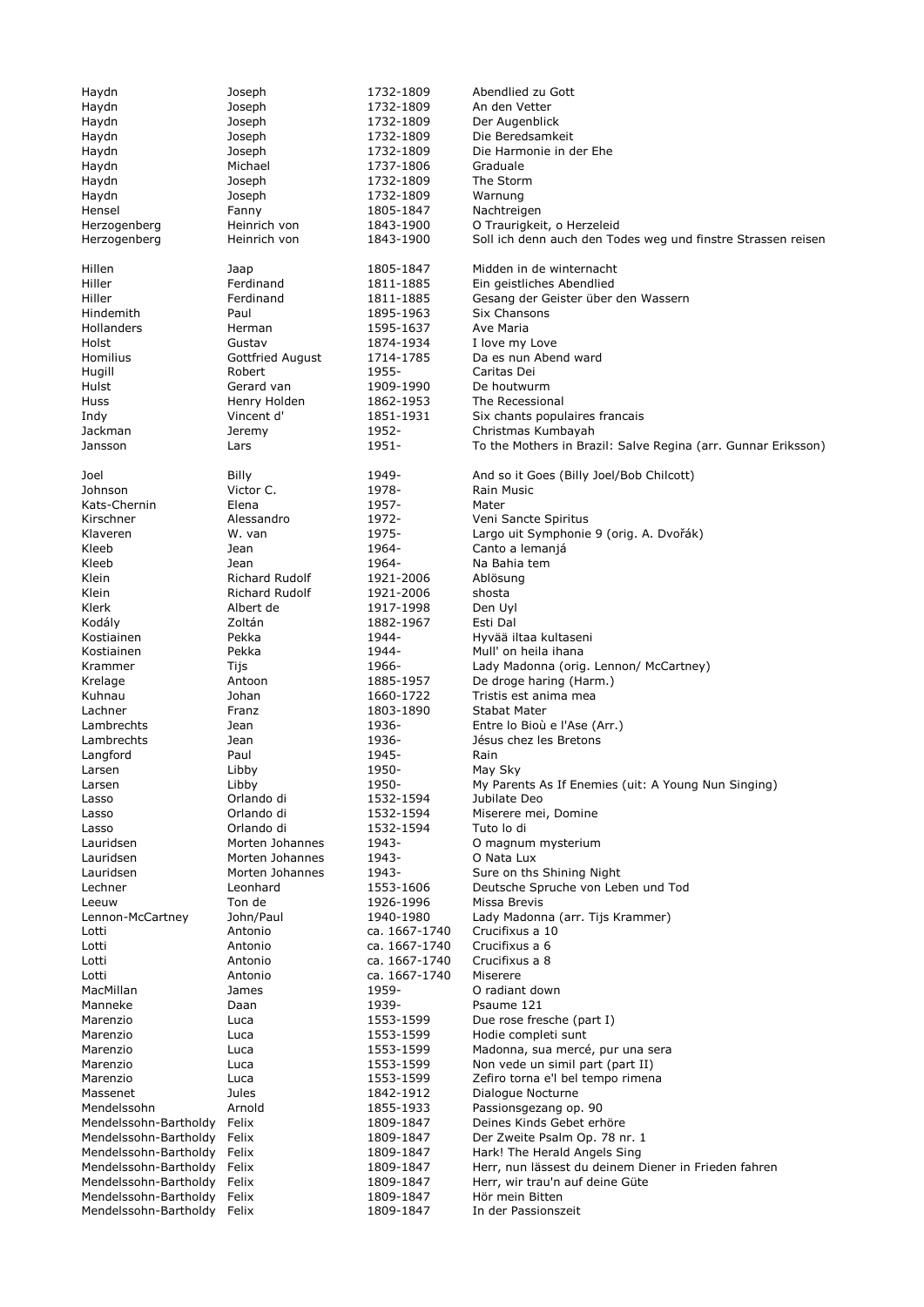| Mendelssohn-Bartholdy Felix |                                | 1809-1847      | Jauchzet dem Herrn alle Welt (Psalm 100)   |
|-----------------------------|--------------------------------|----------------|--------------------------------------------|
| Mendelssohn-Bartholdy       | Felix                          | 1809-1847      | Lass, o Herr, mich Hilfe finden            |
| Mendelssohn-Bartholdy       | Felix                          | 1809-1847      | Mein Herz erhebet Gott, den Herrn          |
| Mendelssohn-Bartholdy Felix |                                | 1809-1847      | Opus 48, No. 1 t/m 6                       |
| Mendelssohn-Bartholdy       | Felix                          | 1809-1847      | Trauergesang                               |
| Mendelssohn-Bartholdy       | Felix                          | 1809-1847      | Zum Abendsegen                             |
| Mills                       | Charles Henry                  | 1873-1937      | The Wreck of the Hesperus                  |
| Monk                        | William Henry                  | 1823-1889      | Abide with me                              |
| Monte                       | Philippe de                    | 1521-1603      | Per divina bellezza                        |
| Monteverdi                  | Claudio                        | 1567-1643      | Anima mia, perdona                         |
| Monteverdi                  | Claudio                        | 1567-1643      | Cor mio, mentre vi miro                    |
| Monteverdi                  | Claudio                        | 1567-1643      | Quel Augellin                              |
| Morley                      | Thomas                         | ca. 1557-1602  | 1. Easter motet, 2. A Prayer, 3. Agnes Dei |
| Morley                      | Thomas                         | ca. 1557-1602  | Farewel, disdainful                        |
| Morley                      | Thomas                         | ca. 1557-1602  | Now is the month of Maying                 |
| Morley                      | Thomas                         | ca. 1557-1602  | Three motets in four parts                 |
| Mozart                      | <b>Wolfgang Amadeus</b>        | 1756-1791      | Ave Maria                                  |
| Nees                        | Vic                            | 1936-2013      | Eight Japanese folksongs                   |
| Nieuwint                    | Jeroen                         | 1951-2022      | Twee Koralen. 1 Kortjakje (arr.)           |
| Nieuwint                    | Jeroen                         | 1951-2022      | Twee Koralen. 2 Das Schicksal              |
| Nieuwint                    | Jeroen                         | 1951-2022      | Catootje                                   |
| Nieuwint                    | Jeroen                         | 1951-2022      | Dieses Bildschirm ist bezauberend schön    |
| Nobel                       | Felix de                       | 1907-1981      | Ain boer wol noa zien noaber tou           |
| Nobel                       | Felix de                       | 1907-1981      | 'k Heb mijn wagen volgeladen               |
| Nyberg                      | Anders                         | 1955-          | Honono (Arr.)                              |
| Otra                        | Manuel                         | 1922-2015      | Madrigalillo                               |
| Padbrué                     | Cornelis Thymanszoon 1592-1670 |                | Achtste kusjen                             |
| Padbrué                     | Cornelis Thymanszoon           | 1592-1670      | Elfste kusjen                              |
| Padbrué                     | Cornelis Thymanszoon           | 1592-1670      | Tweede kusjen                              |
| Padbrué                     | Cornelis Thymanszoon           | 1592-1670      | Vierde Kusjen                              |
|                             | Giovanni Pierluigi da          |                |                                            |
| Palestrina                  |                                | 1525-1594      | Stabat Mater Dolorosa                      |
| Palestrina                  | Giovanni Pierluigi da          | 1525-1594      | Veni Creator Spiritus                      |
| Palestrina                  | Giovanni Pierluigi da          | 1525-1594      | Vergine Bella                              |
| Parry                       | Charles Hubert                 | 1848-1918      | Music, when soft voices die                |
| Parsons                     | Robert                         | 1535-1572      | Ave Maria                                  |
| Pärt                        | Arvo                           | 1935-          | Magnificat                                 |
| Passereau                   | Pierre                         | 1509-1547      | Il est bel et bon                          |
| Peterson-Berger             | Wilhelm                        | 1867-1942      | Näcken                                     |
| Philips                     | Peter                          | 1560-1628      | Loquebantur variss linguis                 |
| Pilkington                  | Francis                        | 1570-1638      | O softly singing lute                      |
| Pitoni                      | Giuseppe Ottavio               | 1657-1743      | Cantate Domino                             |
| Pitoni                      | Giuseppe Ottavio               | 1657-1743      | Laudate Dominum                            |
| Pitoni                      | Giuseppe Ottavio               | 1657-1743      | Magnificat                                 |
| Poulenc                     | Francis                        | 1899-1963      | Sept chansons/Chansons francaises          |
| Poulenc                     | Francis                        | 1899-1963      | Timor et tremor                            |
| Praetorius                  | Michael                        | 1571-1621      | An Wasserflüssen Babylon                   |
| Prez                        | Josquin des                    | 1440/1445-1521 | Ave Maria                                  |
| Prez                        | Josquin des                    | 1445-1521      | El Grillo                                  |
| Prez                        | Josquin des                    | 1440-1521      | Mille regretz                              |
| Purcell                     | Henry                          | 1659-1695      | Glory to God on high (Kerstcantate)        |
| Purcell                     | Henry                          | 1659-1695      | Hear my prayer                             |
| Purcell                     | Henry                          | 1659-1695      | Lord, how long wilt Thou be angry          |
| Purcell                     | Henry                          | 1659-1695      | Rejoice in the Lord                        |
| Purcell                     | Henry                          | 1659-1695      | Remember not, Lord, our offences           |
| Purcell                     | Henry                          | 1659-1695      | The Mavis                                  |
| Rachmaninov                 | Sergej                         | 1873-1943      | Ave Maria                                  |
| Rheinberger                 | Joseph                         | 1839-1901      | Abendlied                                  |
| Rheinberger                 | Joseph                         | 1839-1901      | Angelis suis                               |
| Rheinberger                 | Joseph                         | 1839-1901      | Ave Regina. Psalm 91                       |
| Rheinberger                 | Joseph                         | 1839-1901      | Dextera Domini. Psalm 118                  |
| Rheinberger                 | Joseph                         | 1839-1901      | Eripe me. Psalm 142                        |
| Rheinberger                 | Joseph                         | 1839-1901      | Hymnen opus 140                            |
| Rheinberger                 | Joseph Gabriel                 | 1839-1901      | Meeresstille & Glückliche Fahrt            |
| Rheinberger                 | Joseph Gabriel                 | 1839-1901      | <b>Stabat Mater</b>                        |
|                             |                                |                |                                            |
| Rheinberger                 | Joseph                         | 1839-1901      | Tribulationes. Psalm 25                    |
| Rinuccini                   | Ottavio                        | 1562-1621      | Sfogava con le stelle                      |
| Rollin                      | Jean                           | 1938-2010      | L"eléphant musicien                        |
| Röntgen                     | Julius                         | 1855-1932      | Herders hij is Geboren                     |
| Rutter                      | John                           | 1945-          | Cantate                                    |
| Rutter                      | John                           | 1945-          | The Lord bless you and keep you            |
| Saint-Saëns                 | Camille                        | 1835-1921      | Calme des nuits                            |
| Saint-Saëns                 | Camille                        | 1835-1921      | Les fleurs et les arbres                   |
| Scandello                   | Antonio                        | 1517-1580      | Ein Hennlein Weiss                         |
| Scarlatti                   | Alessandro                     | 1660-1715      | Domine in auxilium meum                    |
| Scarlatti                   | Alessandro                     | 1660-1715      | <b>Exsultate Deo</b>                       |
| Schubert                    | Franz                          | 1797-1828      | Deutsche Messe D872                        |
| Schumann                    | Robert                         | 1810-1856      | Beim Abschied zu singen                    |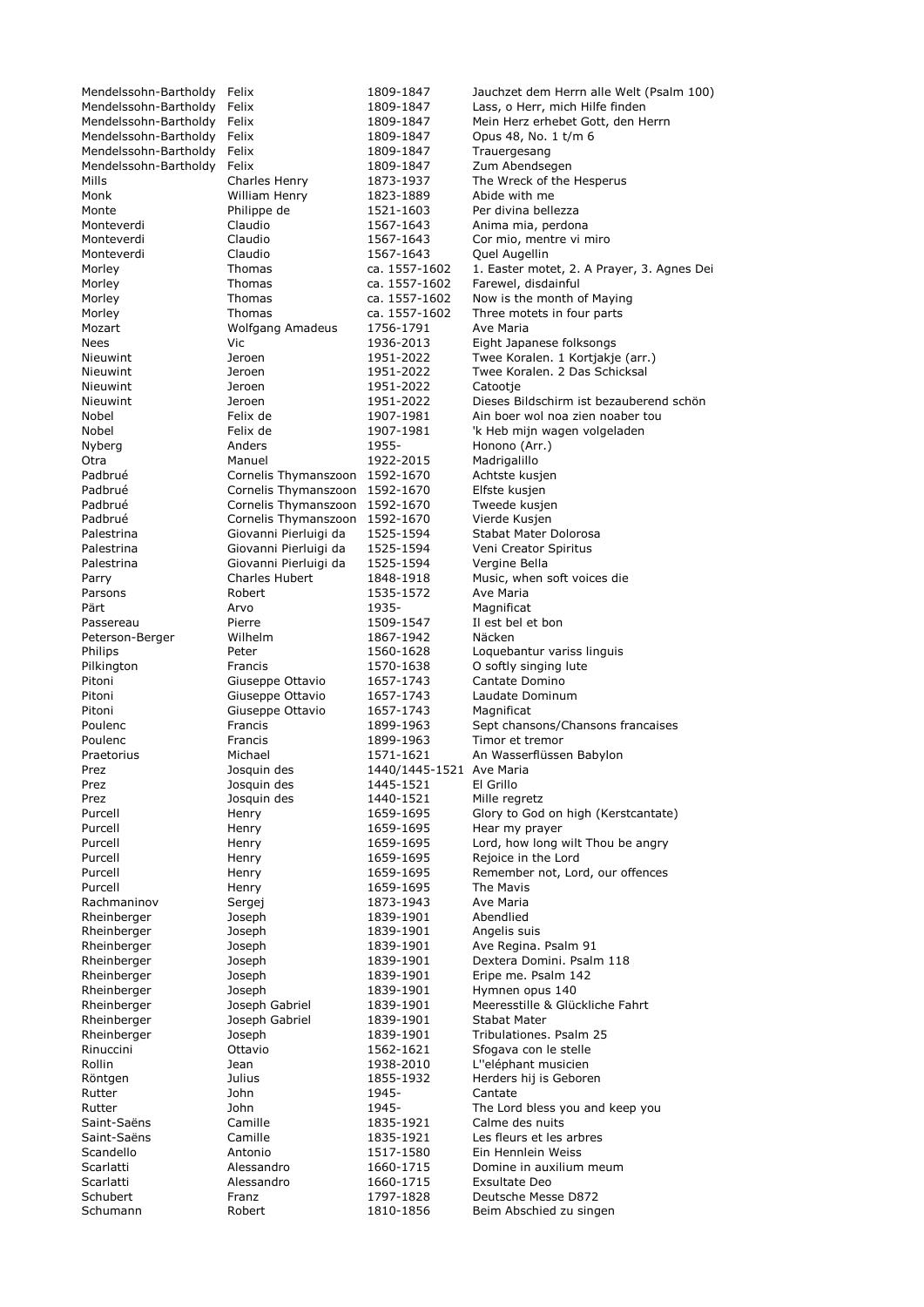Schütz Heinrich 1585-1672 Magnificat Séverac **Déodat de 1872-1921** Tantum Ergo Shostakovitsj Dmitri 1906-1975 Kaznionnim Stamponi Héctor 1916-1997 El Último Café Stanford Charles Villiers 1852-1924 The Blue Bird Strategier **Herman** 1912-1988 De Waterlelie Stravinsky Igor 1882-1971 Pater Noster Sweelinck Jan Pieterszoon 1562-1621 Miserere mei Sweelinck Jan Pieterszoon 1562-1621 Quand je Voy<br>Sweelinck Jan Pieterszoon 1562-1621 Viri Galilei Jan Pieterszoon Tallis Thomas ca. 1505-1585 If ye love me<br>Tallis Thomas ca. 1505-1585 Like as the d Tavener John 1944-2013 Funeral Ikos Tavener John 1944-2013 The Lamb Tavener 1944-2013 Today the virgin Thomas Kurt 1904-1973 Fünf Tierfabeln Thompson Randall 1899-1984 Alleluia Tin Christopher 1976- Baba Yetu Vaughan Williams Ralph 1872-1958 Linden Lea Vaughan Williams 1872-1958<br>
Vaughan Williams 1872-1958 Ralph 1872-1958 Verbelen Lisa 1988- Opus 3 Vivaldi Antonio 1678-1741 Gloria Vivaldi Antonio 1678-1741 Magnificat Francis Purcell 1895-1916 Ave Verum

1842-1900 Evening Webbe 30 Samuel 1740-1816 When winds breathe softly

Schumann Robert 1810-1856 Der Wassermann Schumann Clara 1819-1896 Drei gemischte Chöre Schumann Robert 1810-1856 Heiden Röslein Opus 67, No. 3 Schumann Robert 1810-1856 Zigeunerleben Opus 29, No. 3 Schütz Heinrich 1585-1672 Die sieben Worte Jesu Christi am Kreuz Schütz Heinrich 1585-1672 Mit Tränen säen SWV 378 Schuyt Cornelis 1557-1616 O Leyda Gratiosa Seiber **Matyas** Matyas 1905-1960 Three nonsense songs Selich Daniel 1581-1626 Meine Seele ist betrübt Sibelius **1865-1957** Rakastava op. 14 Skempton Howard 1947- 1 Rise up, my love; 1. Rise up, my love Skempton Howard 1947- 2. How fair is thy love<br>Skempton Howard 1947- 3. My beloved is gone 3. My beloved is gone down Skempton Howard 1947- 4. How fair and how pleasant Charles Villiers 1852-1924 Peace, come away Strategier Herman 1912-1988 Op het ontvangen van nieuwen haring Sweelinck **Dirk Janszoon** 1591-1652 Hoe Schoon lichtet de Morghenster Sweelinck **Jan Pieterszoon** 1562-1621 Miserere (dubbelcanon) Sweelinck Jan Pieterszoon 1562-1621 Pseaume 121; J'ai levé mes yeux Tallis Thomas ca. 1505-1585 Audivi vocem de caelo Tallis Thomas Ca. 1505-1585 Like as the doleful love Tallis Thomas ca. 1505-1585 When shall my sorrowful sighing slake Tavener 1944-2013 The Lamentations of Jeremiah I<br>Tavener 1944-2013 The Lamentations of Jeremiah I The Lamentations of Jeremiah II Telemann Georg Philipp 1681-1767 Meine Seele erhebt der Herrn Toch Ernst 1887-1964 Geographical Fugue Toebosch Louis 1916-2009 Nu sijt willekome (Arr.) Tormis Veljo 1930- Kihnu pulmalaulud/Hochzeitslieder von Kihnu. 1 Die Schönheit geht vom Hof Tormis Veljo 1930- Kihnu pulmalaulud/Hochzeitslieder von Kihnu. 2 Die Verspottung des Bräutigams Tormis Veljo 1930- Kihnu pulmalaulud/Hochzeitslieder von Kihnu. 3 Esst, Schwager! Tormis Veljo 1930- Kihnu pulmalaulud/Hochzeitslieder von Kihnu. 4 Ohne Glück kann man nicht leben Tsjakovski Pjotr Iljitsj 1840-1893 Hymn of the Cherubim Tuçapský **Antonín** 1928-2014 Eli Eli - 1 Tristis est anima mea Tuçapský Antonín 1928-2014 Eli Eli - 2 Pater mi Vaughan Williams Ralph 1872-1958 Silence and music Vaughan Williams Ralph 1872-1958 The Lover's Ghost<br>
Vaughan Williams Ralph 1872-1958 The Turtle Dove The springtime of the year Vautor Thomas 1580/1590- Sweet Suffolk Owl Verhulst Johannes 1816-1891 De nevel dekt ons Verlaan 1978- Night walks, scattering poems Victoria Tomás Luis de 1549-1611 Animam meam Dilectam Victoria Tomás Luis de 1549-1611 Missa O magnum mysterium Victoria Tomás Luis de 1549-1611 O magnum mysterium Heitor 1887-1959 Ave Maria (no. 17) Viola Alfonso della 1508-1573 Amor, quando fioriva Waelrant Hubert 1517-1595 Musiciens qui chantez Walton William 1902-1983 Where does the uttered music go? Watson **Henry Cood** 1818-1875 The air is heavy with the Breath of Flowers